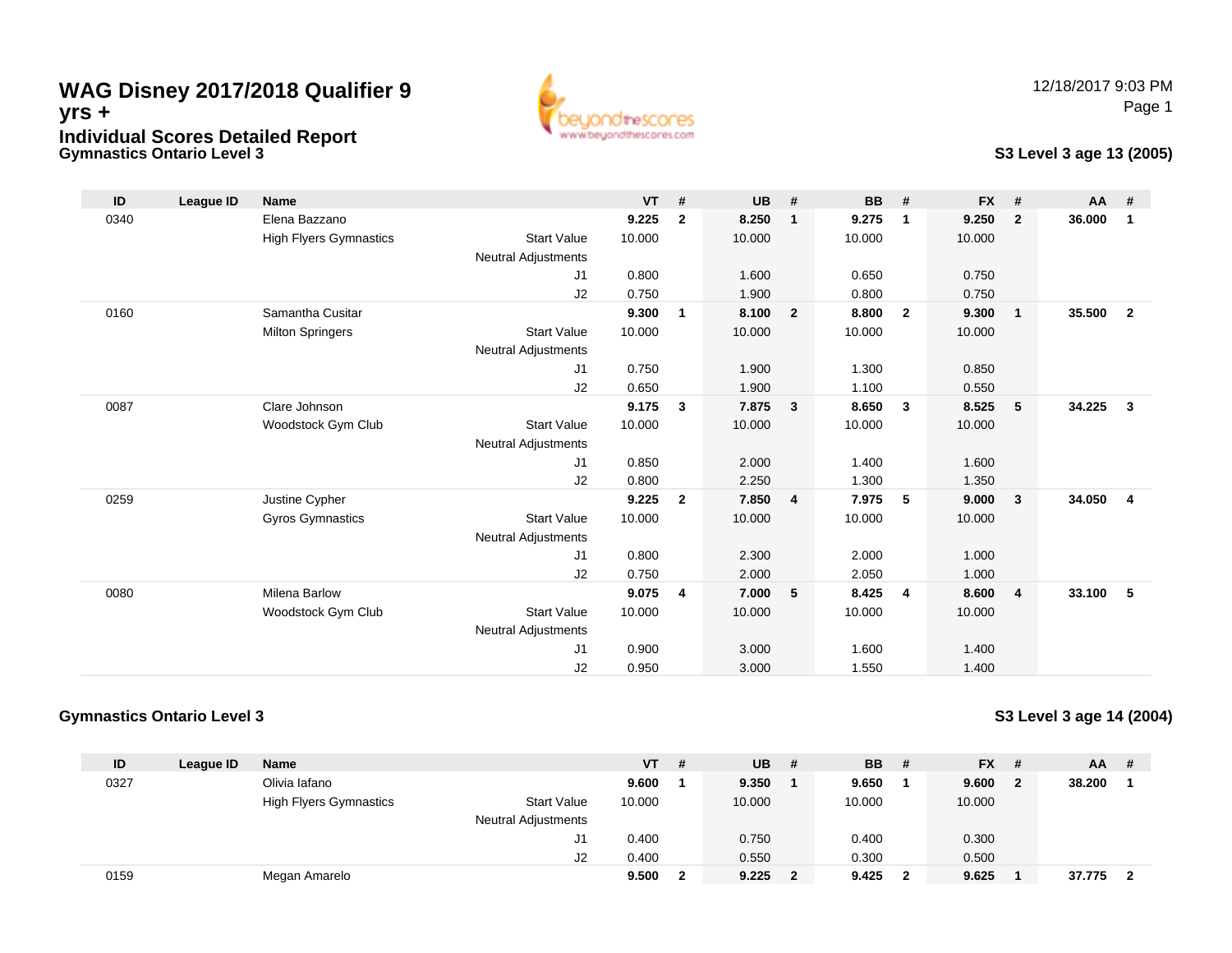| WAG Disney 2017/2018 Qualifier 9<br>yrs +<br><b>Individual Scores Detailed Report</b> |                         |                                                  | ondithescores<br>www.beuondthescores.com |                |        |   |        |     |         |                | 12/18/2017 9:03 PM | Page 2 |
|---------------------------------------------------------------------------------------|-------------------------|--------------------------------------------------|------------------------------------------|----------------|--------|---|--------|-----|---------|----------------|--------------------|--------|
|                                                                                       | <b>Milton Springers</b> | <b>Start Value</b><br><b>Neutral Adjustments</b> | 10.000                                   |                | 10.000 |   | 10.000 |     | 10.000  |                |                    |        |
|                                                                                       |                         | J1                                               | 0.550                                    |                | 0.800  |   | 0.600  |     | 0.400   |                |                    |        |
|                                                                                       |                         | J2                                               | 0.450                                    |                | 0.750  |   | 0.550  |     | 0.350   |                |                    |        |
| 0286                                                                                  | Sierra Benayon-Abraham  |                                                  | 9.225                                    | - 3            | 8.500  | 3 | 9.075  | -4  | 8.400   | $\overline{4}$ | 35.200             | $_{3}$ |
|                                                                                       | <b>Gyros Gymnastics</b> | <b>Start Value</b><br><b>Neutral Adjustments</b> | 10.000                                   |                | 10.000 |   | 10.000 |     | 10.000  |                |                    |        |
|                                                                                       |                         | J1                                               | 0.850                                    |                | 1.600  |   | 0.850  |     | 1.800   |                |                    |        |
|                                                                                       |                         | J <sub>2</sub>                                   | 0.700                                    |                | 1.400  |   | 1.000  |     | 1.400   |                |                    |        |
| 0096                                                                                  | Sarah Swanson           |                                                  | 9.500                                    | $\overline{2}$ | 7.400  | 4 | 9.250  | - 3 | 8.900 3 |                | 35.050             | - 4    |
|                                                                                       | Woodstock Gym Club      | <b>Start Value</b>                               | 10.000                                   |                | 10.000 |   | 10.000 |     | 10.000  |                |                    |        |
|                                                                                       |                         | <b>Neutral Adjustments</b>                       |                                          |                |        |   |        |     |         |                |                    |        |
|                                                                                       |                         | J1                                               | 0.550                                    |                | 2.600  |   | 0.800  |     | 1.150   |                |                    |        |

J2

0.450 2.600 0.700 1.050

### **Gymnastics Ontario Level 3**

### **S3 Level 3 age 15 & 16 (2003 & 2002)**

| ID   | League ID | Name                     |                            | $VT$ #  |                         | <b>UB</b> | #                       | <b>BB</b> | #                       | <b>FX</b> | #              | $AA$ # |                |
|------|-----------|--------------------------|----------------------------|---------|-------------------------|-----------|-------------------------|-----------|-------------------------|-----------|----------------|--------|----------------|
| 0166 |           | Shyla Miller             |                            | 9.475 2 |                         | 8.750     | $\overline{\mathbf{2}}$ | 9.400     | $\overline{\mathbf{1}}$ | 9.675     | 1              | 37.300 |                |
|      |           | <b>Milton Springers</b>  | <b>Start Value</b>         | 10.000  |                         | 10.000    |                         | 10.000    |                         | 10.000    |                |        |                |
|      |           |                          | <b>Neutral Adjustments</b> |         |                         |           |                         |           |                         |           |                |        |                |
|      |           |                          | J1                         | 0.550   |                         | 1.200     |                         | 0.600     |                         | 0.350     |                |        |                |
|      |           |                          | J2                         | 0.500   |                         | 1.300     |                         | 0.600     |                         | 0.300     |                |        |                |
| 0093 |           | Amara Pressey-Lachance   |                            | 9.550   | -1                      | 9.100     | $\overline{\mathbf{1}}$ | 9.300     | $\overline{\mathbf{2}}$ | 9.275     | $\overline{2}$ | 37.225 | $\overline{2}$ |
|      |           | Woodstock Gym Club       | <b>Start Value</b>         | 10.000  |                         | 10.000    |                         | 10.000    |                         | 10.000    |                |        |                |
|      |           |                          | <b>Neutral Adjustments</b> |         |                         |           |                         |           |                         |           |                |        |                |
|      |           |                          | J <sub>1</sub>             | 0.450   |                         | 0.900     |                         | 0.700     |                         | 0.850     |                |        |                |
|      |           |                          | J2                         | 0.450   |                         | 0.900     |                         | 0.700     |                         | 0.600     |                |        |                |
| 0023 |           | Jade Dominguez-Leon      |                            | 9.325   | $\overline{\mathbf{3}}$ | 7.625     | $\overline{\mathbf{3}}$ | 9.000     | $\mathbf{3}$            | 8.950     | 3              | 34.900 | 3              |
|      |           | Alpha Gymnastics Academy | <b>Start Value</b>         | 10.000  |                         | 10.000    |                         | 10.000    |                         | 10.000    |                |        |                |
|      |           |                          | <b>Neutral Adjustments</b> |         |                         |           |                         |           |                         |           |                |        |                |
|      |           |                          | J <sub>1</sub>             | 0.700   |                         | 2.300     |                         | 1.100     |                         | 1.100     |                |        |                |
|      |           |                          | J <sub>2</sub>             | 0.650   |                         | 2.450     |                         | 0.900     |                         | 1.000     |                |        |                |

**S4 Level 3 age 10 (2008)**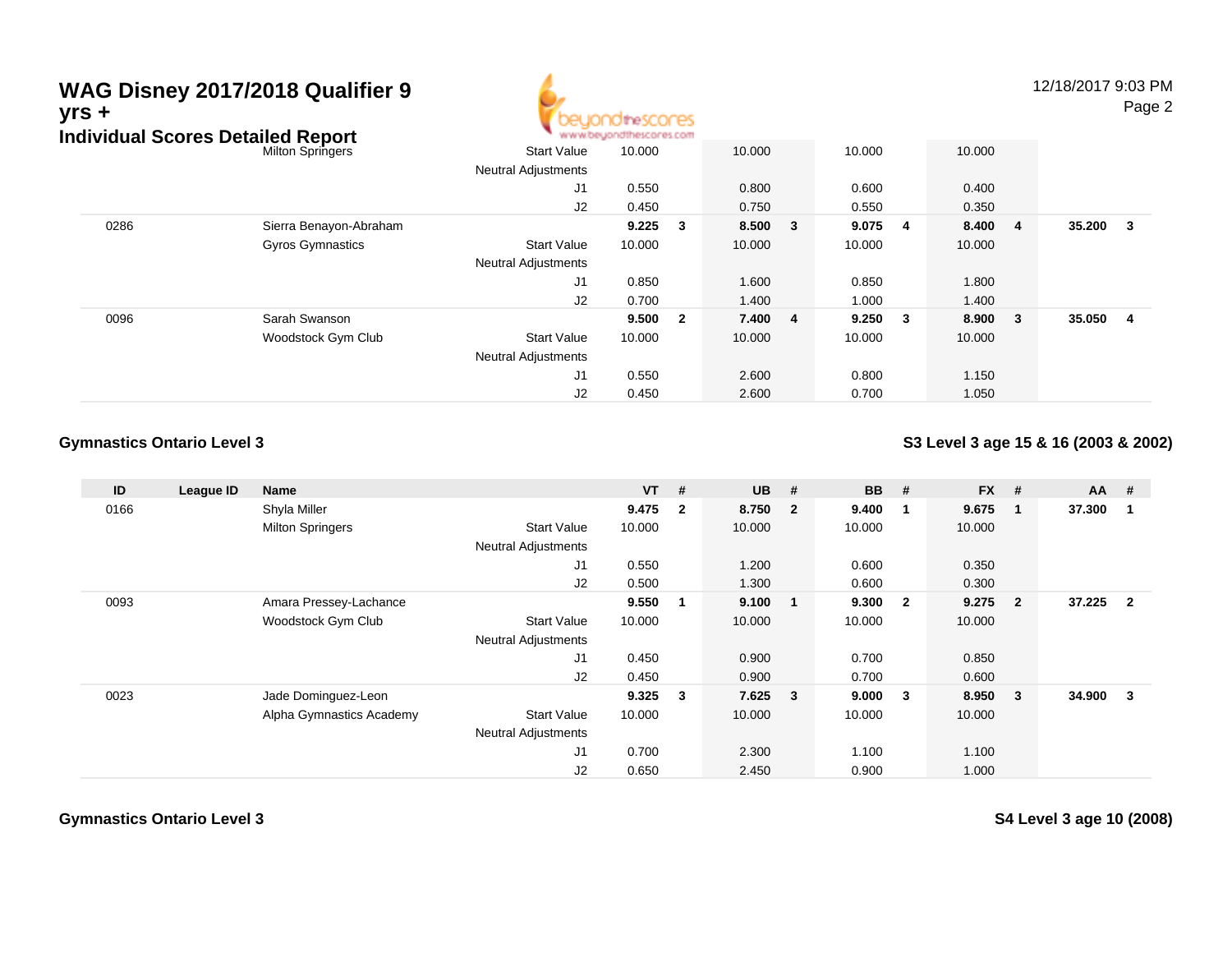# **WAG Disney 2017/2018 Qualifier 9**



Page 3

| yrs + |                                                                      |                            | JONOtheSCONES<br>www.beyondthescores.com |                         |                |                 |                |                |                |                 |        | ા વડ્                   |
|-------|----------------------------------------------------------------------|----------------------------|------------------------------------------|-------------------------|----------------|-----------------|----------------|----------------|----------------|-----------------|--------|-------------------------|
| ID    | <b>Individual Scores Detailed Report</b><br>League ID<br><b>Name</b> |                            | <b>VT</b>                                | #                       | <b>UB</b>      | #               | <b>BB</b>      | $\pmb{\#}$     | <b>FX</b>      | #               | AA     | #                       |
| 0171  | Ciara Costa                                                          |                            | 9.450                                    | 4                       | 9.450          | $\mathbf{1}$    | 9.225          | $\mathbf{2}$   | 9.000          | $6\phantom{1}6$ | 37.125 | $\overline{\mathbf{1}}$ |
|       | <b>Milton Springers</b>                                              | <b>Start Value</b>         | 10.000                                   |                         | 10.000         |                 | 10.000         |                | 10.000         |                 |        |                         |
|       |                                                                      | <b>Neutral Adjustments</b> |                                          |                         |                |                 |                |                |                |                 |        |                         |
|       |                                                                      | J1                         | 0.550                                    |                         | 0.600          |                 | 0.750          |                | 1.000          |                 |        |                         |
|       |                                                                      | J2                         | 0.550                                    |                         | 0.500          |                 | 0.800          |                | 1.000          |                 |        |                         |
| 0172  | Megan Centeno                                                        |                            | 9.325                                    | $\overline{7}$          | 9.225          | $\mathbf{3}$    | 9.075          | 3              | 9.475          | $\overline{2}$  | 37.100 | $\overline{\mathbf{2}}$ |
|       | <b>Milton Springers</b>                                              | <b>Start Value</b>         | 10.000                                   |                         | 10.000         |                 | 10.000         |                | 10.000         |                 |        |                         |
|       |                                                                      | <b>Neutral Adjustments</b> |                                          |                         |                |                 |                |                |                |                 |        |                         |
|       |                                                                      | J1                         | 0.650                                    |                         | 0.800          |                 | 0.900          |                | 0.450          |                 |        |                         |
|       |                                                                      | J2                         | 0.700                                    |                         | 0.750          |                 | 0.950          |                | 0.600          |                 |        |                         |
| 0246  | Arielle Halili                                                       |                            | 9.250                                    | 8                       | 9.075          | 4               | 9.275          | $\mathbf{1}$   | 9.325          | $\mathbf{3}$    | 36.925 | $\mathbf{3}$            |
|       | <b>Gyros Gymnastics</b>                                              | <b>Start Value</b>         | 10.000                                   |                         | 10.000         |                 | 10.000         |                | 10.000         |                 |        |                         |
|       |                                                                      | <b>Neutral Adjustments</b> |                                          |                         |                |                 |                |                |                |                 |        |                         |
|       |                                                                      | J1                         | 0.750                                    |                         | 0.950          |                 | 0.650          |                | 0.700          |                 |        |                         |
|       |                                                                      | J2                         | 0.750                                    |                         | 0.900          |                 | 0.800          |                | 0.650          |                 |        |                         |
| 0329  | Simona Perruzza                                                      |                            | 9.500                                    | $\overline{\mathbf{2}}$ | 8.750          | $\bf 7$         | 9.050          | 4              | 9.500          | $\overline{1}$  | 36.800 | $\overline{4}$          |
|       | <b>High Flyers Gymnastics</b>                                        | <b>Start Value</b>         | 10.000                                   |                         | 10.000         |                 | 10.000         |                | 10.000         |                 |        |                         |
|       |                                                                      | <b>Neutral Adjustments</b> |                                          |                         |                |                 |                |                |                |                 |        |                         |
|       |                                                                      | J1                         | 0.400                                    |                         | 1.100          |                 | 1.000          |                | 0.500          |                 |        |                         |
|       |                                                                      | J2                         | 0.600                                    |                         | 1.400          |                 | 0.900          |                | 0.500          |                 |        |                         |
| 0167  | Chelsea Trotman                                                      |                            | 9.775                                    | $\overline{1}$          | 9.250          | $\overline{2}$  | 8.450          | $\overline{7}$ | 9.100          | $\overline{4}$  | 36.575 | -5                      |
|       | <b>Milton Springers</b>                                              | <b>Start Value</b>         | 10.000                                   |                         | 10.000         |                 | 10.000         |                | 10.000         |                 |        |                         |
|       |                                                                      | <b>Neutral Adjustments</b> |                                          |                         |                |                 |                |                |                |                 |        |                         |
|       |                                                                      | J1                         | 0.250                                    |                         | 0.750          |                 | 1.600          |                | 1.000          |                 |        |                         |
|       |                                                                      | J2                         | 0.200                                    |                         | 0.750          |                 | 1.500          |                | 0.800          |                 |        |                         |
| 0248  | Ava Militello                                                        |                            | 9.375                                    | 6                       | 9.050          | 5               | 8.550          | 6              | 8.650          | 8               | 35.625 | 6                       |
|       | <b>Gyros Gymnastics</b>                                              | <b>Start Value</b>         | 10.000                                   |                         | 10.000         |                 | 10.000         |                | 10.000         |                 |        |                         |
|       |                                                                      | <b>Neutral Adjustments</b> |                                          |                         |                |                 |                |                |                |                 |        |                         |
|       |                                                                      | J1                         | 0.650                                    |                         | 1.000          |                 | 1.400          |                | 1.450          |                 |        |                         |
|       |                                                                      | J2                         | 0.600                                    |                         | 0.900          |                 | 1.500          |                | 1.250          |                 |        |                         |
| 0032  | Allison Whitehead                                                    |                            | 9.475                                    | $\mathbf{3}$            | 8.200          | 9               | 8.850          | 5              | 9.050          | 5               | 35.575 | $\overline{7}$          |
|       | Alpha Gymnastics Academy                                             | <b>Start Value</b>         | 10.000                                   |                         | 10.000         |                 | 10.000         |                | 10.000         |                 |        |                         |
|       |                                                                      | <b>Neutral Adjustments</b> |                                          |                         |                |                 |                |                |                |                 |        |                         |
|       |                                                                      | J1                         | 0.550                                    |                         | 1.900          |                 | 1.200          |                | 1.100          |                 |        |                         |
| 0245  | Lucy Teixeria                                                        | J2                         | 0.500<br>9.400                           | 5                       | 1.700<br>8.850 | $6\phantom{1}6$ | 1.100<br>8.400 | 8              | 0.800<br>8.925 | $\overline{7}$  | 35.575 | $\overline{7}$          |
|       |                                                                      | <b>Start Value</b>         |                                          |                         |                |                 |                |                |                |                 |        |                         |
|       | <b>Gyros Gymnastics</b>                                              | <b>Neutral Adjustments</b> | 10.000                                   |                         | 10.000         |                 | 10.000         |                | 10.000         |                 |        |                         |
|       |                                                                      | J <sub>1</sub>             | 0.600                                    |                         |                |                 | 1.600          |                |                |                 |        |                         |
|       |                                                                      |                            |                                          |                         | 1.100          |                 |                |                | 1.150          |                 |        |                         |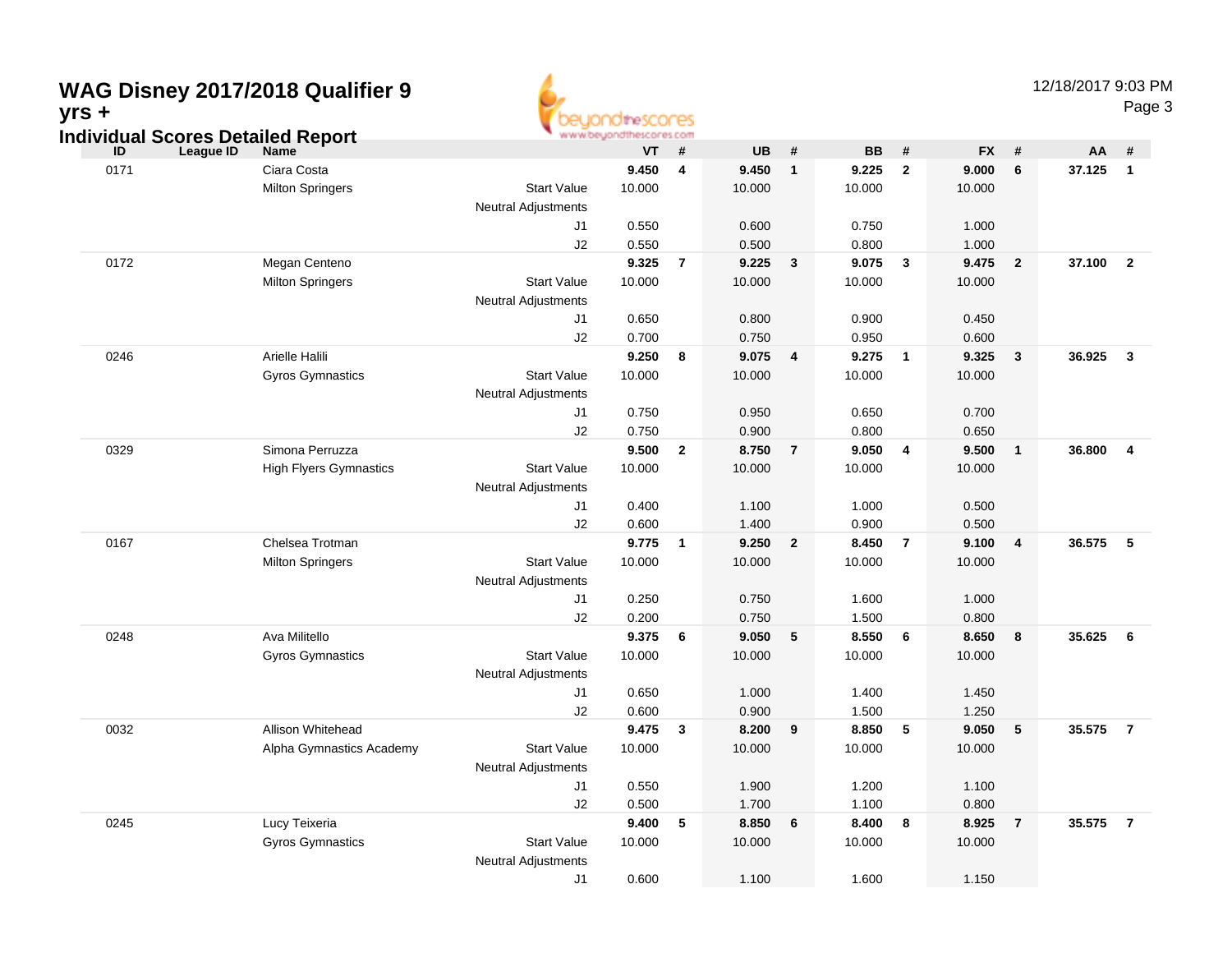

## 12/18/2017 9:03 PM

Page 4

|      | individual Scores Detalled Report |                            | ALAI ANYO AZAR IO ILMONTO LA 2010 |   |        |        |     |        |        |  |
|------|-----------------------------------|----------------------------|-----------------------------------|---|--------|--------|-----|--------|--------|--|
|      |                                   | J2                         | 0.600                             |   | 1.200  | 1.600  |     | 1.000  |        |  |
| 0243 | Zelda Armstrong                   |                            | 9.250                             | 8 | 8.500  | 8.100  | - 9 | 8.650  | 34.500 |  |
|      | Gyros Gymnastics                  | <b>Start Value</b>         | 10.000                            |   | 10.000 | 10.000 |     | 10.000 |        |  |
|      |                                   | <b>Neutral Adjustments</b> |                                   |   |        |        |     |        |        |  |
|      |                                   | J1                         | 0.700                             |   | 1.500  | 1.800  |     | 1.400  |        |  |
|      |                                   | J2                         | 0.800                             |   | 1.500  | 2.000  |     | 1.300  |        |  |

#### **Gymnastics Ontario Level 3**

**S4 Level 3 age 11 (2007)**

| ID   | League ID | Name                    |                            | $VT$ # |                | <b>UB</b> | #              | <b>BB</b> | - #                     | <b>FX</b> | #                       | $AA$ # |                |
|------|-----------|-------------------------|----------------------------|--------|----------------|-----------|----------------|-----------|-------------------------|-----------|-------------------------|--------|----------------|
| 0255 |           | Emma Chalmers           |                            | 9.325  | 3              | 8.525     | $\mathbf{1}$   | 9.225     | $\mathbf{1}$            | 8.850     | $\mathbf{1}$            | 35.925 | -1             |
|      |           | Gyros Gymnastics        | <b>Start Value</b>         | 10.000 |                | 10.000    |                | 10.000    |                         | 10.000    |                         |        |                |
|      |           |                         | Neutral Adjustments        |        |                |           |                |           |                         |           |                         |        |                |
|      |           |                         | J1                         | 0.650  |                | 1.550     |                | 0.700     |                         | 1.250     |                         |        |                |
|      |           |                         | J2                         | 0.700  |                | 1.400     |                | 0.850     |                         | 1.050     |                         |        |                |
| 0085 |           | Eowynn Fowler           |                            | 9.350  | $\overline{2}$ | 8.400     | $\overline{2}$ | 8.700     | $\mathbf{3}$            | 8.400     | $\mathbf{3}$            | 34.850 | $\overline{2}$ |
|      |           | Woodstock Gym Club      | <b>Start Value</b>         | 10.000 |                | 10.000    |                | 10.000    |                         | 10.000    |                         |        |                |
|      |           |                         | <b>Neutral Adjustments</b> |        |                |           |                |           |                         |           |                         |        |                |
|      |           |                         | J1                         | 0.600  |                | 1.400     |                | 1.400     |                         | 1.800     |                         |        |                |
|      |           |                         | J2                         | 0.700  |                | 1.800     |                | 1.200     |                         | 1.400     |                         |        |                |
| 0275 |           | Simone Rowley           |                            | 8.925  | 4              | 8.300     | 3              | 9.075     | $\overline{\mathbf{2}}$ | 8.250     | $\overline{\mathbf{4}}$ | 34.550 | 3              |
|      |           | <b>Gyros Gymnastics</b> | <b>Start Value</b>         | 10.000 |                | 10.000    |                | 10.000    |                         | 10.000    |                         |        |                |
|      |           |                         | Neutral Adjustments        |        |                |           |                |           |                         |           |                         |        |                |
|      |           |                         | J1                         | 1.000  |                | 1.600     |                | 0.900     |                         | 1.800     |                         |        |                |
|      |           |                         | J2                         | 1.150  |                | 1.800     |                | 0.950     |                         | 1.700     |                         |        |                |
| 0089 |           | Madelyn Mitchell        |                            | 9.500  | 1              | 7.850     | $\overline{4}$ | 8.425     | 4                       | 8.600     | $\overline{\mathbf{2}}$ | 34.375 | 4              |
|      |           | Woodstock Gym Club      | <b>Start Value</b>         | 10.000 |                | 10.000    |                | 10.000    |                         | 10.000    |                         |        |                |
|      |           |                         | Neutral Adjustments        |        |                |           |                |           |                         |           |                         |        |                |
|      |           |                         | J <sub>1</sub>             | 0.500  |                | 2.100     |                | 1.700     |                         | 1.550     |                         |        |                |
|      |           |                         | J2                         | 0.500  |                | 2.200     |                | 1.450     |                         | 1.250     |                         |        |                |

#### **Gymnastics Ontario Level 3**

### **S3 Level 3 age 12 (2006) A**

| ID   | League ID | <b>Name</b>                   |                            | VT     | # | <b>UB</b> | <b>BB</b> | <b>FX</b> | $AA$ # |  |
|------|-----------|-------------------------------|----------------------------|--------|---|-----------|-----------|-----------|--------|--|
| 0328 |           | Evelyn Ngu                    |                            | 9.550  |   | 9.150     | 8.600     | 9.650     | 36.950 |  |
|      |           | <b>High Flyers Gymnastics</b> | <b>Start Value</b>         | 10.000 |   | 10.000    | 10.000    | 10.000    |        |  |
|      |           |                               | <b>Neutral Adjustments</b> |        |   |           |           |           |        |  |
|      |           |                               |                            | 0.500  |   | 0.750     | .500      | 0.300     |        |  |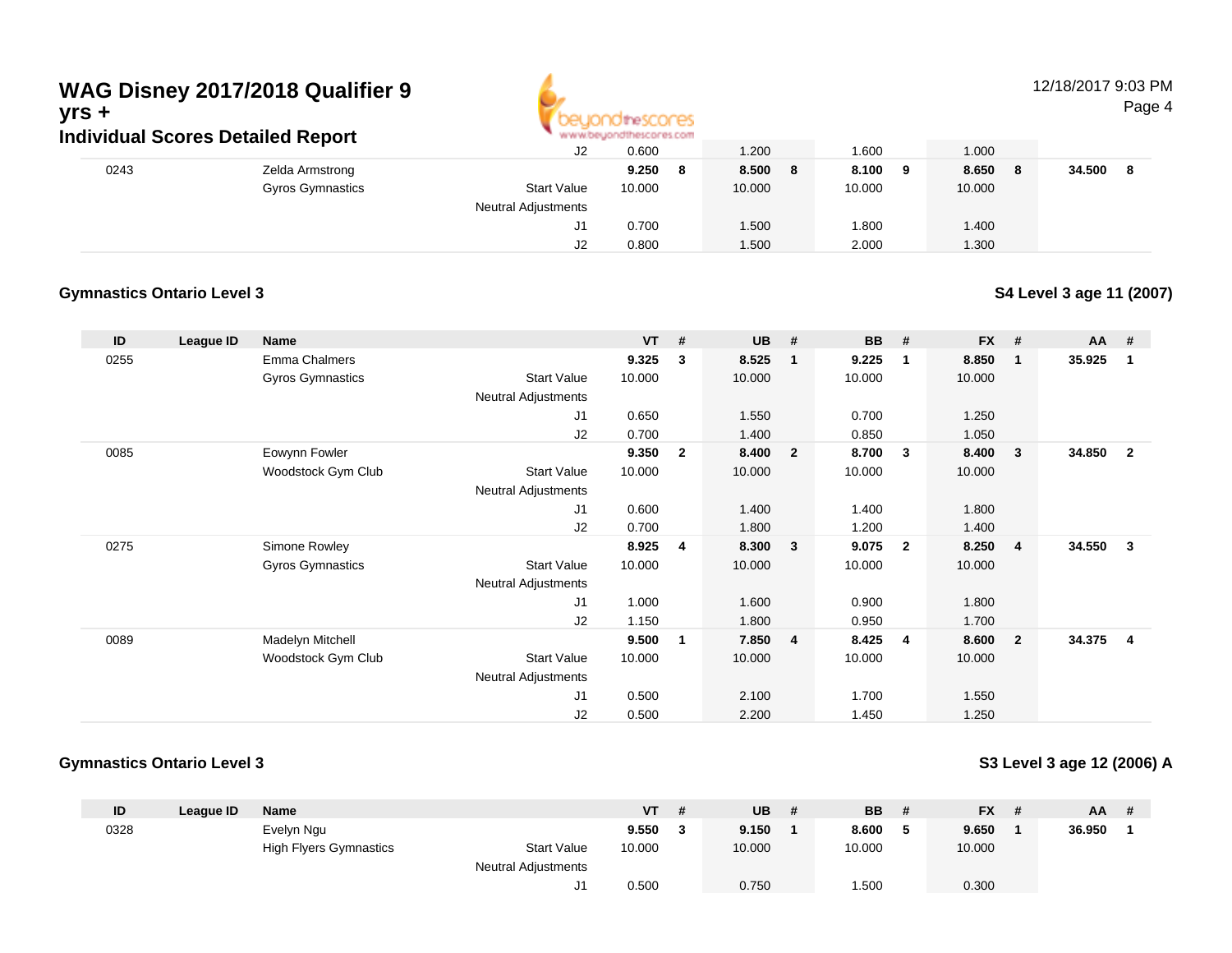

Page 5

|      | aar Oooroo Botanoa Roport | J2                         | 0.400  |                | 0.950  |                 | 1.300  |                         | 0.400  |                         |        |                |
|------|---------------------------|----------------------------|--------|----------------|--------|-----------------|--------|-------------------------|--------|-------------------------|--------|----------------|
| 0251 | Sarah Singer              |                            | 9.600  | $\mathbf{2}$   | 8.950  | $\mathbf{2}$    | 8.900  | $\mathbf{3}$            | 9.350  | $\overline{\mathbf{3}}$ | 36.800 | $\overline{2}$ |
|      | <b>Gyros Gymnastics</b>   | <b>Start Value</b>         | 10.000 |                | 10.000 |                 | 10.000 |                         | 10.000 |                         |        |                |
|      |                           | <b>Neutral Adjustments</b> |        |                |        |                 |        |                         |        |                         |        |                |
|      |                           | J1                         | 0.350  |                | 0.950  |                 | 1.100  |                         | 0.800  |                         |        |                |
|      |                           | J2                         | 0.450  |                | 1.150  |                 | 1.100  |                         | 0.500  |                         |        |                |
| 0249 | Elyana Avila              |                            | 9.750  | $\mathbf{1}$   | 8.600  | 4               | 8.575  | 6                       | 9.325  | $\overline{\mathbf{4}}$ | 36.250 | $\mathbf{3}$   |
|      | <b>Gyros Gymnastics</b>   | <b>Start Value</b>         | 10.000 |                | 10.000 |                 | 10.000 |                         | 10.000 |                         |        |                |
|      |                           | <b>Neutral Adjustments</b> |        |                |        |                 |        |                         |        |                         |        |                |
|      |                           | J1                         | 0.250  |                | 1.300  |                 | 1.500  |                         | 0.550  |                         |        |                |
|      |                           | J2                         | 0.250  |                | 1.500  |                 | 1.350  |                         | 0.800  |                         |        |                |
| 0165 | Melissa Medlar            |                            | 9.500  | 5              | 8.200  | $\overline{7}$  | 8.825  | 4                       | 9.350  | $\mathbf{3}$            | 35.875 | $\overline{4}$ |
|      | <b>Milton Springers</b>   | <b>Start Value</b>         | 10.000 |                | 10.000 |                 | 10.000 |                         | 10.000 |                         |        |                |
|      |                           | <b>Neutral Adjustments</b> |        |                |        |                 |        |                         |        |                         |        |                |
|      |                           | J1                         | 0.600  |                | 1.850  |                 | 1.100  |                         | 0.800  |                         |        |                |
|      |                           | J2                         | 0.400  |                | 1.750  |                 | 1.250  |                         | 0.500  |                         |        |                |
| 0252 | Danna Grajcer             |                            | 9.400  | 6              | 7.675  | 8               | 9.150  | $\overline{1}$          | 9.425  | $\overline{2}$          | 35.650 | 5              |
|      | <b>Gyros Gymnastics</b>   | <b>Start Value</b>         | 10.000 |                | 10.000 |                 | 10.000 |                         | 10.000 |                         |        |                |
|      |                           | <b>Neutral Adjustments</b> |        |                |        |                 |        |                         |        |                         |        |                |
|      |                           | J1                         | 0.650  |                | 2.300  |                 | 0.750  |                         | 0.650  |                         |        |                |
|      |                           | J2                         | 0.550  |                | 2.350  |                 | 0.950  |                         | 0.500  |                         |        |                |
| 0250 | Ava Robertson             |                            | 9.525  | 4              | 8.750  | $\mathbf{3}$    | 8.525  | $\overline{7}$          | 8.825  | 5                       | 35.625 | 6              |
|      | <b>Gyros Gymnastics</b>   | <b>Start Value</b>         | 10.000 |                | 10.000 |                 | 10.000 |                         | 10.000 |                         |        |                |
|      |                           | <b>Neutral Adjustments</b> |        |                |        |                 |        |                         |        |                         |        |                |
|      |                           | J1                         | 0.550  |                | 1.200  |                 | 1.500  |                         | 1.350  |                         |        |                |
|      |                           | J2                         | 0.400  |                | 1.300  |                 | 1.450  |                         | 1.000  |                         |        |                |
| 0094 | Reese Running             |                            | 9.500  | 5              | 8.250  | $6\phantom{1}6$ | 8.500  | 8                       | 9.350  | $\mathbf{3}$            | 35.600 | $\overline{7}$ |
|      | Woodstock Gym Club        | <b>Start Value</b>         | 10.000 |                | 10.000 |                 | 10.000 |                         | 10.000 |                         |        |                |
|      |                           | <b>Neutral Adjustments</b> |        |                |        |                 |        |                         |        |                         |        |                |
|      |                           | J1                         | 0.450  |                | 1.650  |                 | 1.600  |                         | 0.800  |                         |        |                |
|      |                           | J2                         | 0.550  |                | 1.850  |                 | 1.400  |                         | 0.500  |                         |        |                |
| 0095 | Dayna Schieldrop          |                            | 9.525  | 4              | 7.575  | 9               | 8.900  | $\overline{\mathbf{3}}$ | 9.425  | $\overline{\mathbf{2}}$ | 35.425 | 8              |
|      | Woodstock Gym Club        | <b>Start Value</b>         | 10.000 |                | 10.000 |                 | 10.000 |                         | 10.000 |                         |        |                |
|      |                           | <b>Neutral Adjustments</b> |        |                |        |                 |        |                         |        |                         |        |                |
|      |                           | J1                         | 0.450  |                | 2.500  |                 | 1.200  |                         | 0.650  |                         |        |                |
|      |                           | J2                         | 0.500  |                | 2.350  |                 | 1.000  |                         | 0.500  |                         |        |                |
| 0273 | Maegan Rodin              |                            | 9.175  | $\overline{7}$ | 8.400  | 5               | 9.100  | $\overline{2}$          | 8.525  | 6                       | 35.200 | 9              |
|      | <b>Gyros Gymnastics</b>   | <b>Start Value</b>         | 10.000 |                | 10.000 |                 | 10.000 |                         | 10.000 |                         |        |                |
|      |                           | <b>Neutral Adjustments</b> |        |                |        |                 |        |                         |        |                         |        |                |
|      |                           | J1                         | 0.850  |                | 1.550  |                 | 1.000  |                         | 1.550  |                         |        |                |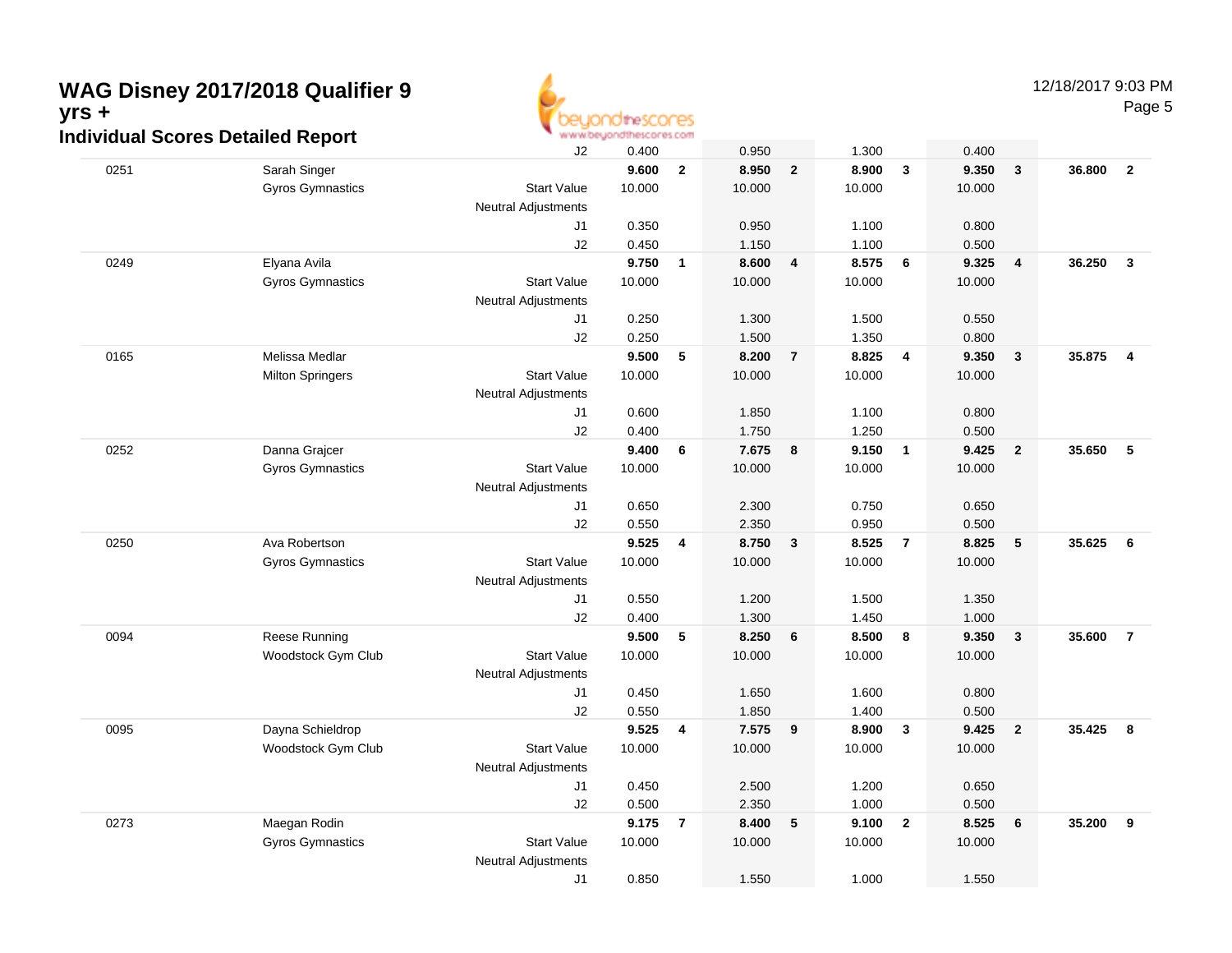

12/18/2017 9:03 PMPage 6

**S3 Level 3 age 12 (2006) B**

#### **Gymnastics Ontario Level 3**

| ID   | <b>League ID</b> | <b>Name</b>                   |                            | <b>VT</b>      | #              | <b>UB</b>      | #                       | <b>BB</b>      | #              | <b>FX</b>      | #               | AA     | #                       |
|------|------------------|-------------------------------|----------------------------|----------------|----------------|----------------|-------------------------|----------------|----------------|----------------|-----------------|--------|-------------------------|
| 0326 |                  | Lauren Castagna               |                            | 9.425          | 4              | 9.425          | $\overline{1}$          | 9.350          | $\mathbf{1}$   | 9.725          | $\mathbf{1}$    | 37.925 | $\mathbf{1}$            |
|      |                  | <b>High Flyers Gymnastics</b> | <b>Start Value</b>         | 10.000         |                | 10.000         |                         | 10.000         |                | 10.000         |                 |        |                         |
|      |                  |                               | <b>Neutral Adjustments</b> |                |                |                |                         |                |                |                |                 |        |                         |
|      |                  |                               | J1                         | 0.600          |                | 0.550          |                         | 0.700          |                | 0.250          |                 |        |                         |
|      |                  |                               | J2                         | 0.550          |                | 0.600          |                         | 0.600          |                | 0.300          |                 |        |                         |
| 0024 |                  | Miranda Gale                  |                            | 9.300          | 5              | 9.225          | $\overline{2}$          | 8.725          | 5              | 9.200          | $\mathbf{3}$    | 36.450 | $\overline{\mathbf{2}}$ |
|      |                  | Alpha Gymnastics Academy      | <b>Start Value</b>         | 10.000         |                | 10.000         |                         | 10.000         |                | 10.000         |                 |        |                         |
|      |                  |                               | <b>Neutral Adjustments</b> |                |                |                |                         |                |                |                |                 |        |                         |
|      |                  |                               | J1                         | 0.700          |                | 0.750          |                         | 1.350          |                | 0.700          |                 |        |                         |
|      |                  |                               | J2                         | 0.700          |                | 0.800          |                         | 1.200          |                | 0.900          |                 |        |                         |
| 0254 |                  | Sofi Wong                     |                            | 9.525          | $\overline{2}$ | 8.750          | $\overline{\mathbf{3}}$ | 9.100          | $\overline{2}$ | 8.450          | 8               | 35.825 | $\overline{\mathbf{3}}$ |
|      |                  | <b>Gyros Gymnastics</b>       | <b>Start Value</b>         | 10.000         |                | 10.000         |                         | 10.000         |                | 10.000         |                 |        |                         |
|      |                  |                               | <b>Neutral Adjustments</b> |                |                |                |                         |                |                |                |                 |        |                         |
|      |                  |                               | J <sub>1</sub><br>J2       | 0.400<br>0.550 |                | 1.150<br>1.350 |                         | 0.800<br>1.000 |                | 1.700<br>1.400 |                 |        |                         |
| 0284 |                  | <b>Michele Horak</b>          |                            | 9.550          | $\mathbf{1}$   | 8.675          | $\overline{4}$          | 8.725          | 5              | 8.775          | $\overline{7}$  | 35.725 | $\overline{4}$          |
|      |                  | <b>Gyros Gymnastics</b>       | <b>Start Value</b>         | 10.000         |                | 10.000         |                         | 10.000         |                | 10.000         |                 |        |                         |
|      |                  |                               | Neutral Adjustments        |                |                |                |                         |                |                |                |                 |        |                         |
|      |                  |                               | J <sub>1</sub>             | 0.400          |                | 1.300          |                         | 1.300          |                | 1.150          |                 |        |                         |
|      |                  |                               | J2                         | 0.500          |                | 1.350          |                         | 1.250          |                | 1.300          |                 |        |                         |
| 0315 |                  | Isabella Ciavarella           |                            | 9.075          | 8              | 8.100          | $\overline{7}$          | 9.050          | 3              | 9.325          | $\mathbf{2}$    | 35.550 | 5                       |
|      |                  | <b>High Flyers Gymnastics</b> | <b>Start Value</b>         | 10.000         |                | 10.000         |                         | 10.000         |                | 10.000         |                 |        |                         |
|      |                  |                               | <b>Neutral Adjustments</b> |                |                |                |                         |                |                |                |                 |        |                         |
|      |                  |                               | J <sub>1</sub>             | 0.950          |                | 1.800          |                         | 0.800          |                | 0.700          |                 |        |                         |
|      |                  |                               | J2                         | 0.900          |                | 2.000          |                         | 1.100          |                | 0.650          |                 |        |                         |
| 0162 |                  | Abby Lamb                     |                            | 9.200          | 6              | 8.350          | 5                       | 8.925          | $\overline{4}$ | 8.850          | 5               | 35.325 | 6                       |
|      |                  | <b>Milton Springers</b>       | <b>Start Value</b>         | 10.000         |                | 10.000         |                         | 10.000         |                | 10.000         |                 |        |                         |
|      |                  |                               | <b>Neutral Adjustments</b> |                |                |                |                         |                |                |                |                 |        |                         |
|      |                  |                               | J <sub>1</sub>             | 0.850          |                | 1.750          |                         | 1.050          |                | 1.200          |                 |        |                         |
|      |                  |                               | J2                         | 0.750          |                | 1.550          |                         | 1.100          |                | 1.100          |                 |        |                         |
| 0025 |                  | Lily Holland                  |                            | 9.450          | $\mathbf{3}$   | 8.275          | 6                       | 8.100          | 8              | 8.825          | $6\phantom{1}6$ | 34.650 | $\overline{7}$          |
|      |                  | Alpha Gymnastics Academy      | <b>Start Value</b>         | 10.000         |                | 10.000         |                         | 10.000         |                | 10.000         |                 |        |                         |
|      |                  |                               | <b>Neutral Adjustments</b> |                |                |                |                         |                |                |                |                 |        |                         |
|      |                  |                               | J1                         | 0.600          |                | 1.650          |                         | 2.000          |                | 1.050          |                 |        |                         |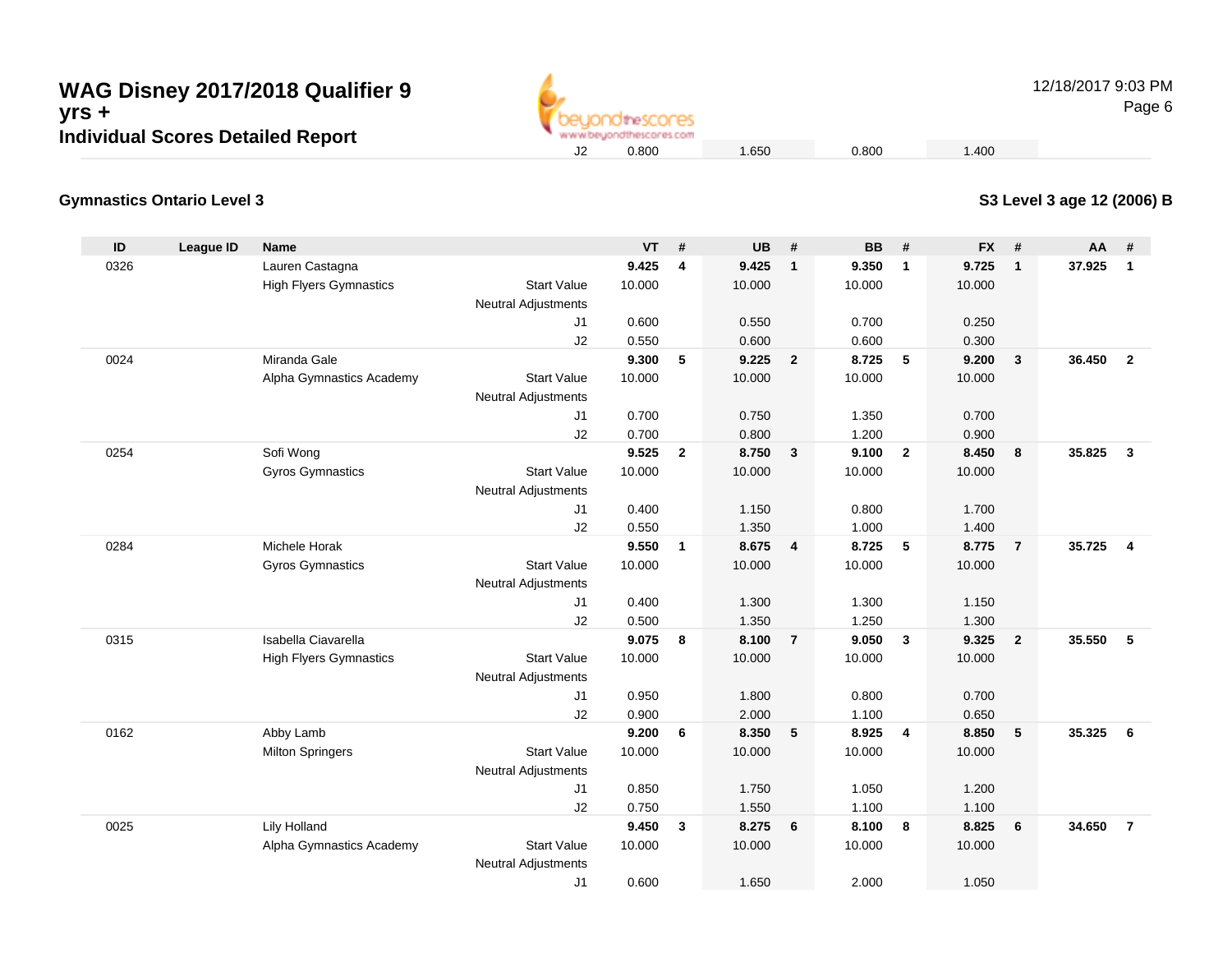

## 12/18/2017 9:03 PM

Page 7

|      | idividual Scores Detalled Report |                                           | WAS ACCOUNTED AND INVESTIGATION. |         |         |                |        |     |        |     |
|------|----------------------------------|-------------------------------------------|----------------------------------|---------|---------|----------------|--------|-----|--------|-----|
|      |                                  | J2                                        | 0.500                            | 1.800   | 1.800   |                | 1.300  |     |        |     |
| 0088 | Hannah Malott                    |                                           | $9.125$ 7                        | 7.800 8 | 8.650 6 |                | 8.900  | - 4 | 34.475 | - 8 |
|      | Woodstock Gym Club               | <b>Start Value</b><br>Neutral Adjustments | 10.000                           | 10.000  | 10.000  |                | 10.000 |     |        |     |
|      |                                  | J1                                        | 0.900                            | 2.200   | 1.300   |                | 1.200  |     |        |     |
|      |                                  | J2                                        | 0.850                            | 2.200   | 1.400   |                | 1.000  |     |        |     |
| 0283 | Noa Fuchs                        |                                           | $9.025$ 9                        | 8.350 5 | 8.450   | $\overline{7}$ | 8.150  | - 9 | 33.975 | 9   |
|      | Gyros Gymnastics                 | <b>Start Value</b>                        | 10.000                           | 10.000  | 10.000  |                | 10.000 |     |        |     |
|      |                                  | <b>Neutral Adjustments</b>                |                                  |         |         |                |        |     |        |     |
|      |                                  | J1                                        | 1.050                            | 1.750   | 1.500   |                | 1.900  |     |        |     |
|      |                                  | J2                                        | 0.900                            | 1.550   | 1.600   |                | 1.800  |     |        |     |

#### **Gymnastics Ontario Level 3**

**S4 Level 3 age 9 (2009)**

| ID   | <b>League ID</b> | <b>Name</b>             |                            | <b>VT</b> | #            | <b>UB</b> | #                       | <b>BB</b> | #            | <b>FX</b> | #              | <b>AA</b> | #              |
|------|------------------|-------------------------|----------------------------|-----------|--------------|-----------|-------------------------|-----------|--------------|-----------|----------------|-----------|----------------|
| 0208 |                  | <b>Tess Lewis</b>       |                            | 9.825     | -1           | 8.775     | 5                       | 9.550     | $\mathbf 1$  | 9.575     | $\mathbf{1}$   | 37.725    | -1             |
|      |                  | <b>Guelph Saultos</b>   | <b>Start Value</b>         | 10.000    |              | 10.000    |                         | 10.000    |              | 10.000    |                |           |                |
|      |                  |                         | <b>Neutral Adjustments</b> |           |              |           |                         |           |              |           |                |           |                |
|      |                  |                         | J1                         | 0.200     |              | 1.150     |                         | 0.500     |              | 0.550     |                |           |                |
|      |                  |                         | J2                         | 0.150     |              | 1.300     |                         | 0.400     |              | 0.300     |                |           |                |
| 0240 |                  | <b>Madison Kness</b>    |                            | 9.575     | 4            | 9.275     | $\overline{1}$          | 8.950     | -4           | 9.400     | $\overline{4}$ | 37.200    | $\overline{2}$ |
|      |                  | Gyros Gymnastics        | <b>Start Value</b>         | 10.000    |              | 10.000    |                         | 10.000    |              | 10.000    |                |           |                |
|      |                  |                         | Neutral Adjustments        |           |              |           |                         |           |              |           |                |           |                |
|      |                  |                         | J1                         | 0.400     |              | 0.650     |                         | 1.100     |              | 0.550     |                |           |                |
|      |                  |                         | J2                         | 0.450     |              | 0.800     |                         | 1.000     |              | 0.650     |                |           |                |
| 0207 |                  | Paige Stajduhar         |                            | 9.775     | $\mathbf{2}$ | 8.875     | $\overline{\mathbf{3}}$ | 8.775     | - 6          | 9.500     | $\overline{2}$ | 36.925    | 3              |
|      |                  | <b>Guelph Saultos</b>   | <b>Start Value</b>         | 10.000    |              | 10.000    |                         | 10.000    |              | 10.000    |                |           |                |
|      |                  |                         | Neutral Adjustments        |           |              |           |                         |           |              |           |                |           |                |
|      |                  |                         | J1                         | 0.250     |              | 1.150     |                         | 1.350     |              | 0.400     |                |           |                |
|      |                  |                         | J2                         | 0.200     |              | 1.100     |                         | 1.100     |              | 0.600     |                |           |                |
| 0169 |                  | Emilijia Savic          |                            | 8.975     | 10           | 8.700     | $\overline{7}$          | 9.100     | $\mathbf{3}$ | 9.425     | $\mathbf{3}$   | 36.200    | $\overline{4}$ |
|      |                  | <b>Milton Springers</b> | <b>Start Value</b>         | 10.000    |              | 10.000    |                         | 10.000    |              | 10.000    |                |           |                |
|      |                  |                         | <b>Neutral Adjustments</b> |           |              |           |                         |           |              |           |                |           |                |
|      |                  |                         | J1                         | 1.050     |              | 1.400     |                         | 0.900     |              | 0.700     |                |           |                |
|      |                  |                         | J2                         | 1.000     |              | 1.200     |                         | 0.900     |              | 0.450     |                |           |                |
| 0271 |                  | Siena Josephine Ciotoli |                            | 9.000     | 9            | 9.250     | $\overline{\mathbf{2}}$ | 8.700     | -7           | 9.025     | $\overline{7}$ | 35.975    | 5              |
|      |                  | <b>Gyros Gymnastics</b> | <b>Start Value</b>         | 10.000    |              | 10.000    |                         | 10.000    |              | 10.000    |                |           |                |
|      |                  |                         | <b>Neutral Adjustments</b> |           |              |           |                         |           |              |           |                |           |                |
|      |                  |                         | J1                         | 1.050     |              | 0.850     |                         | 1.400     |              | 0.950     |                |           |                |